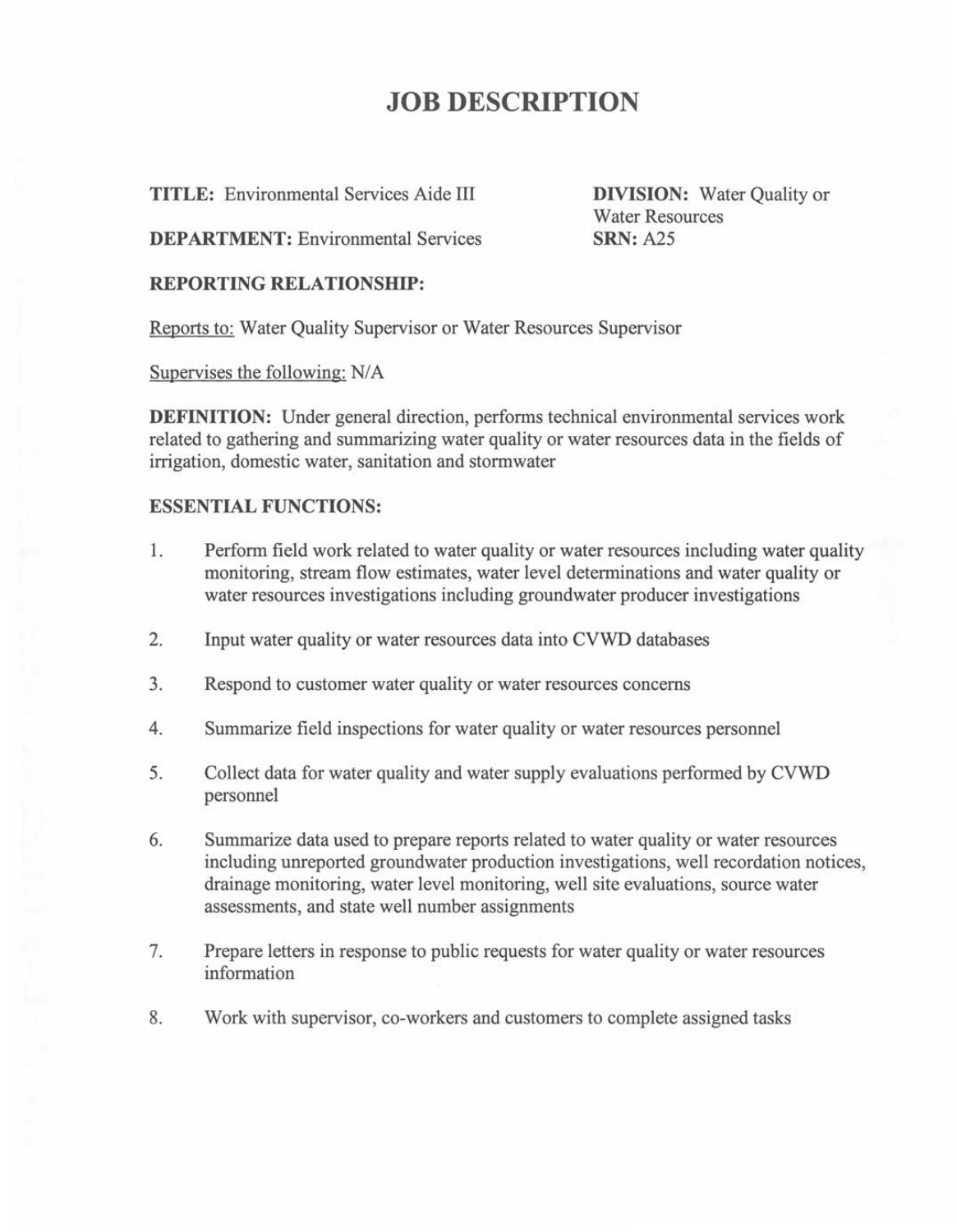# **JOB DESCRIPTION**

Environmental Services Aide III Page 2

# **MINIMUM QUALIFICATIONS:**

License or Certificate: Valid Vehicle Operator's License issued by the state Department of Motor Vehicles. Department of Motor Vehicles driving record may influence employment or classification.

Experience: Any combination of training and experience, which would likely provide the required knowledge and abilities, is qualifying. A typical way would be to have two years of experience as an environmental services aide II working with water quality, water resources, laboratory and regulatory issues in an irrigation, domestic water, sanitation and stormwater or similar environment.

Education: Typically, the successful candidate will have completed college level coursework in biology, chemistry, engineering or environmental science.

## Knowledge of:

- CVWD rules and regulations
- Location of CVWD facilities
- Methods of collecting, preserving and documenting water quality samples
- Methods of water quality field measurements including field instrument calibration
- Methods of stream flow measurements and water level monitoring  $\blacksquare$
- Computer program concepts, spreadsheets and databases as they relate to data entry
- Processes involved with irrigation, domestic water, sanitation and stormwater services
- Principles of aseptic technique, chemistry and chemical safety related to water quality an d sampling

## Abilities:

- Make accurate mathematical calculations u.
- Follow written and oral instructions and directions
- Understand technical water quality and water supply data
- Record water quality and water supply data from multiple sources
- Work cooperatively with others
- Communicate effectively verbally and in writing